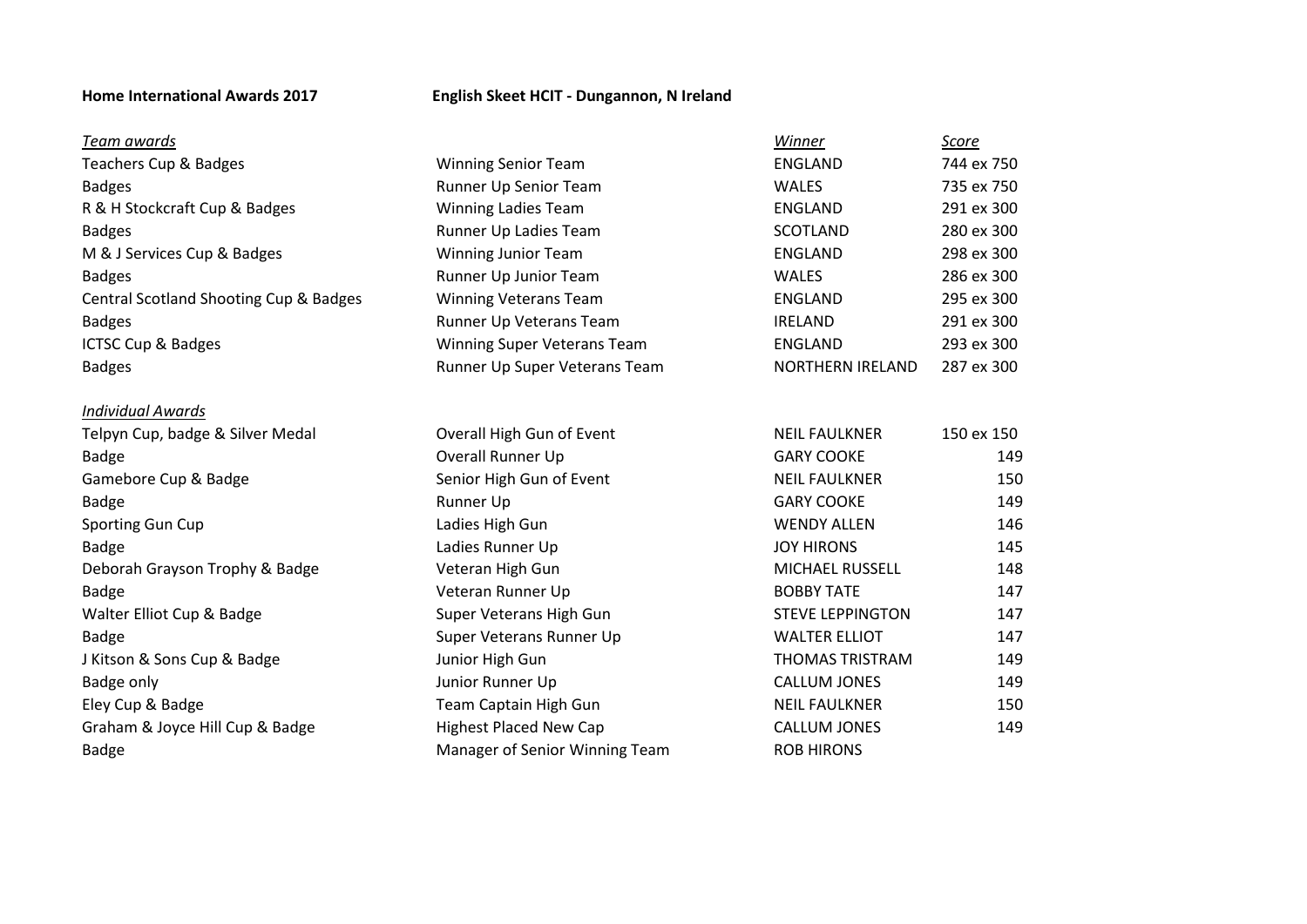### *Country Awards*

# **SCOTLAND**

| Ian Lees Shield, Medal & Badge           | Overall High Gun          | <b>WALTER ELLIOT</b>   | 147 |
|------------------------------------------|---------------------------|------------------------|-----|
| D O'Driscoll Cup & Badge                 | Senior High Gun           | <b>JAMIE SPENCE</b>    | 147 |
| Clayton Harris Cup                       | Senior High Gun Runner Up | <b>STEWARY MACKAY</b>  | 147 |
| Zara Bella Trophy & Badge                | Ladies High Gun           | <b>BECKY KIBBLE</b>    | 142 |
| Bob Christison Memorial Cup & Badge      | Junior High Gun           | <b>JOHN HUGHSON</b>    | 139 |
| Milestone Quaich & Badge                 | Veteran High Gun          | <b>JOHN ROSS</b>       | 140 |
| Clayton Harris Cup & Badge               | Super Veterans High Gun   | <b>WALTER ELLIOT</b>   | 147 |
| <b>WALES</b>                             |                           |                        |     |
| Medal & Badge                            | Overall High Gun          | <b>ALED JONES</b>      | 149 |
| Stratacolour Cup & Badge                 | Senior High Gun           | <b>ALED JONES</b>      | 149 |
| G V Stepney Cup                          | Senior Runner Up          | <b>GARETH IRVING</b>   | 148 |
| G C Jones Cup & Badge                    | Ladies High Gun           | <b>LAURA THOMAS</b>    | 137 |
| D Scott Cup & Badge                      | Veteran High Gun          | DAVID HANDLEY          | 142 |
| Graham Evans Salver & Badge              | Super Veteran High Gun    | <b>DAVID REES</b>      | 140 |
| Weparm Cup & Badge                       | Junior High Gun           | <b>LUKE ENGLISH</b>    | 146 |
| <b>IRELAND</b>                           |                           |                        |     |
| Medal & Badge                            | Overall High Gun          | MALCOLM GRAHAM         | 147 |
| R Haughey Cup & Badge                    | Senior High Gun           | MALCOLM GRAHAM         | 147 |
| Mulroy CPC Cup                           | Senior High Gun Runner Up | <b>JOHN DUNNE</b>      | 146 |
| Hilltop Glazing Cup & Badge              | Ladies High Gun           | <b>LINDA CLEARY</b>    | 140 |
| H Burke Cup & Badge                      | Veteran High Gun          | PAT FOX                | 147 |
| <b>B McCormick Sports Cup</b>            | Junior High Gun           | <b>CIAN MCLOUGHLIN</b> | 144 |
| Mulroy CPC Trophy                        | Super Veterans High Gun   | <b>BILLY KEARNS</b>    | 133 |
| <b>NORTHERN IRELAND</b>                  |                           |                        |     |
| Raymond Haughey Cup, Medal & Badge       | Overall High Gun          | <b>BOBBY TATE</b>      | 147 |
| <b>UCPSA Cup &amp; Badge</b>             | Senior High Gun           | SHIELS HESSIN          | 147 |
| Hilltop Conservatories Cup & UCPSA badge | Senior Runner Up          | <b>ALISTER STEWART</b> | 146 |
| Route Gun Club Cup & Badge               | Ladies High Gun           | <b>JOANNA PAWSON</b>   | 141 |
| Harold Burke & Sons Cup & Badge          | Veteran High Gun          | <b>BOBBY TATE</b>      | 147 |
| Carnview Farms Trophy & Badge            | Junior High Gun           | <b>PATRICK SMITH</b>   | 145 |
| Roy Stewart Cup & Badge                  | Super Veterans High Gun   | <b>FRANK CARDWELL</b>  | 144 |